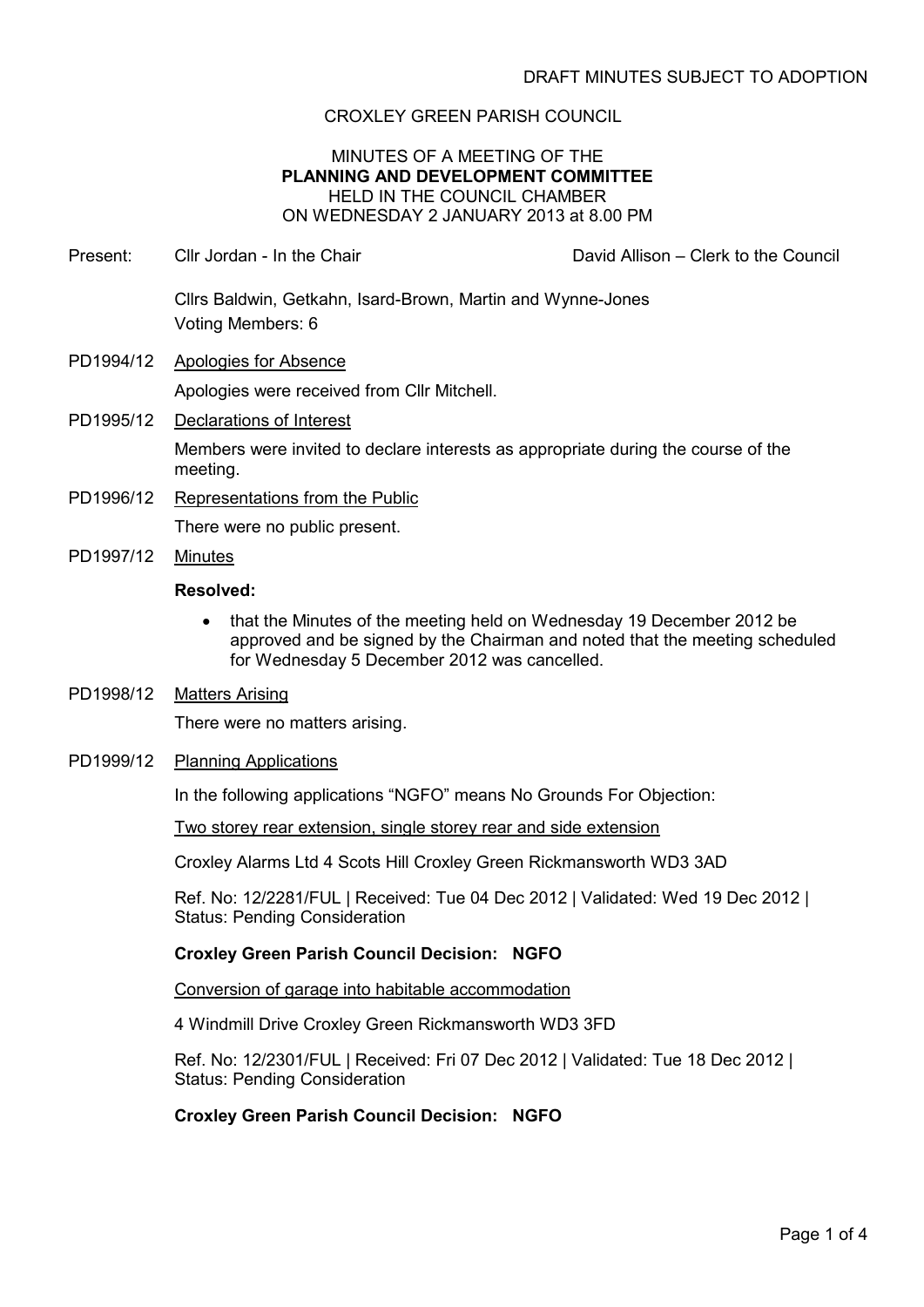Extend trading area of pub with orangery style extension and raised platform within garden. Add 2 single storey extensions to rear of property. Reconstruct smoking shelter to garden.

The Artichoke Public House The Green Croxley Green Rickmansworth Hertfordshire WD3 3HN

Ref. No: 12/2338/FUL | Received: Mon 17 Dec 2012 | Validated: Tue 18 Dec 2012 | Status: Pending Consideration

**Croxley Green Parish Council Decision: NGFO providing the proposed development does not detract from and is in keeping with the character of the existing building.**

Listed Building Consent: Extend trading area of pub with orangery style extension and raised platform within garden. Add 2 single storey extensions to rear of property. Reconstruct smoking shelter to garden.

The Artichoke Public House The Green Croxley Green Rickmansworth Hertfordshire WD3 3HN

Ref. No: 12/2339/LBC | Received: Mon 17 Dec 2012 | Validated: Tue 18 Dec 2012 | Status: Pending Consideration

**Croxley Green Parish Council Decision: NGFO providing the proposed development does not detract from and is in keeping with the character of the existing building and that the materials used are consistent with the existing property.**

#### PD2000/12 Recent Decisions by Three Rivers District Council

#### **APPROVED**

| <b>Application:</b>    | Install two velux windows into roof space                                                                                                    |
|------------------------|----------------------------------------------------------------------------------------------------------------------------------------------|
| <b>Address:</b>        | 17 Woodland Chase Croxley Green Rickmansworth                                                                                                |
| <b>Application No:</b> | 12/2056/FUL                                                                                                                                  |
| <b>CGPC Decision:</b>  | <b>NGFO</b>                                                                                                                                  |
| <b>TRDC Decision:</b>  | Approved                                                                                                                                     |
| <b>Application:</b>    | Retrospective: Change of use from Class A1 (retail) to Class A3<br>(cafe)                                                                    |
| <b>Address:</b>        | 136 Watford Road Croxley Green Rickmansworth                                                                                                 |
| <b>Application No:</b> | 12/2055/RSP                                                                                                                                  |
| <b>CGPC Decision:</b>  | <b>NGFO</b>                                                                                                                                  |
| <b>TRDC Decision:</b>  | Approved                                                                                                                                     |
| <b>REFUSED</b>         |                                                                                                                                              |
| <b>Application:</b>    | New site access from Parrotts Close and erection of two detached<br>houses and garages (amendment to planning permission ref<br>10/1080/FUL) |
| <b>Address:</b>        | Applegarth Parrotts Close Croxley Green                                                                                                      |

**Application No:** 12/1844/FUL

**CGPC Decision:** OBJECT – Condition No. 4 of the Conservation Area Consent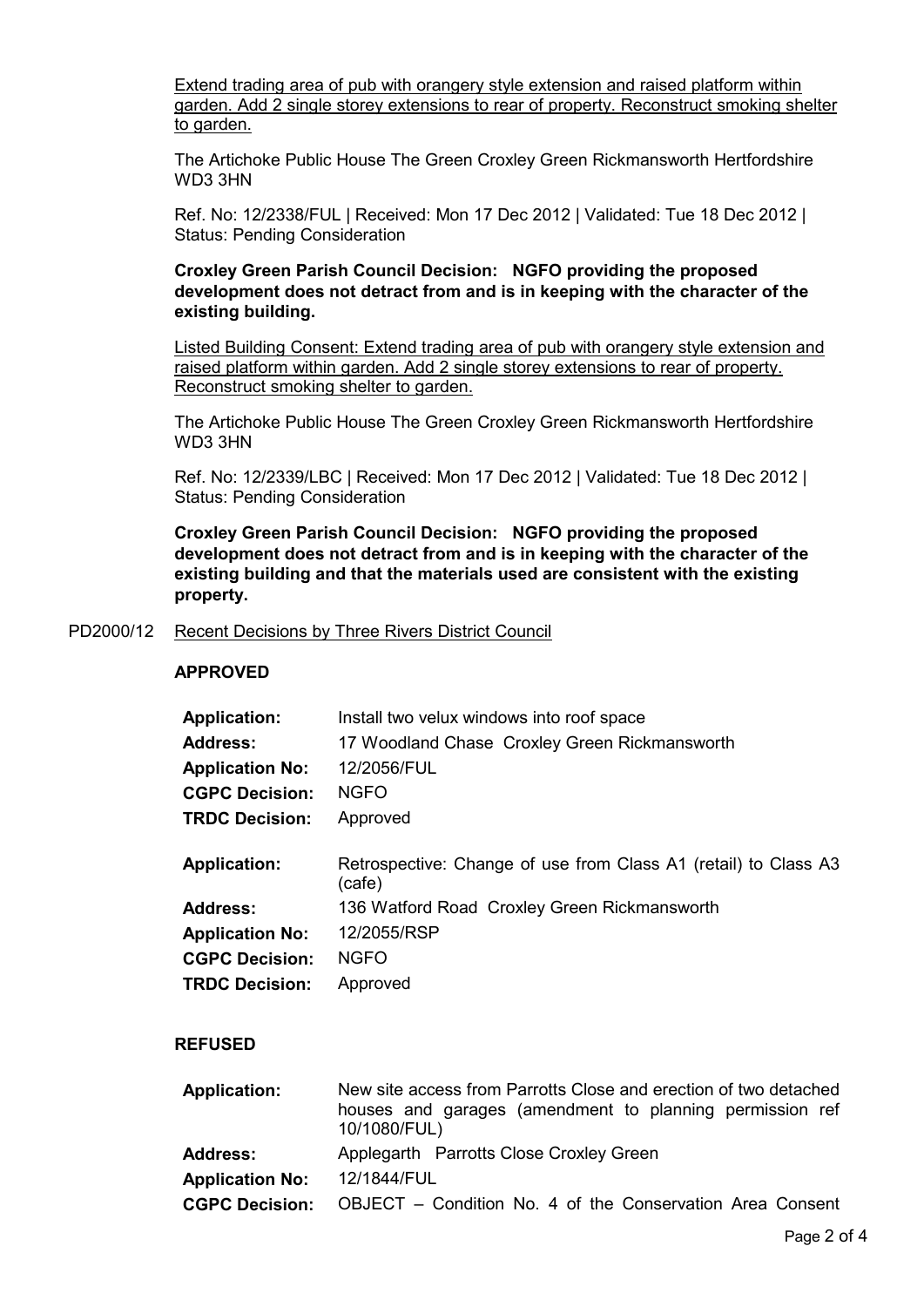application 10/1080/CAC has not been complied with. In addition, the proposed new access road would give rise to the movement of vehicles opposite existing properties causing an unacceptable degree of noise and disturbance and loss of residential amenities. Furthermore, the width of Parrotts Close at this point is restricted and would potentially cause a safety hazard. The proposed new access would result in having to clear an area of existing historic hedge which is within the Conservation Area and would significantly alter the nature and character of the area. It is recommended that the application be referred to the Development Control Committee.

### **TRDC Decision:** Refused:

- 1. The existing hedge to the northern site boundary (Parrotts Close) makes a positive contribution to the character and appearance of the street scene and Conservation Area. The proposed new site access from Parrotts Close would result in the loss of a section of this existing hedge which would be detrimental to the character and appearance of the street scene of Parrotts Close and wider Conservation Area, contrary to Policies CP1 and CP12 of the Core Strategy (adopted October 2011), Saved Policies GEN3, C1,H14,N15, N16 and Appendix 2 of the Three Rivers Local Plan 1996 – 2011, Policies DM1, DM3, DM6 and Appendix 2 of the Development Management Policies LDD (Proposed Submission Version) and the Croxley Green Conservation Area (1996).
- 2. The proposed dwellings by reason of their height, mass, bulk and design incorporating large crown roofs would constitute an overly large, overly dominant and visually obtrusive development that would not be sympathetic to the form and characteristics of the adjacent buildings and Conservation Area. The development would therefore fail to preserve or enhance the character and appearance of the Croxley Green Conservation Area and locality, contrary to Policies CP1 and CP12 of the Core Strategy (adopted October 2011), Saved Policies GEN3, C1, H14 and Appendix 2 of the Three Rivers Local Plan 1996 – 2011, Policies DM1, DM3 and Appendix 2 of the Development Management Policies LDD (Proposed Submission Version) and the Croxley Green Conservation Area (1996).
- 3. The proposed brick piers by reason of their height, design, siting and materials would result in a visually obtrusive form of development detrimental to the character and appearance of the Conservation Area, which would increase the spread of built form and domestic paraphernalia across the site and would introduce a form of development out of keeping with the wider Conservation Area, contrary to Policies CP1 and CP12 of the Core Strategy (adopted October 2011), Saved Policies GEN3, C1, H14 and Appendix 2 of the Three Rivers Local Plan 1996 – 2011, Policies DM1, DM3 and Appendix 2 of the Development Management Policies LDD (Proposed Submission Version) and the Croxley Green Conservation Area (1996).